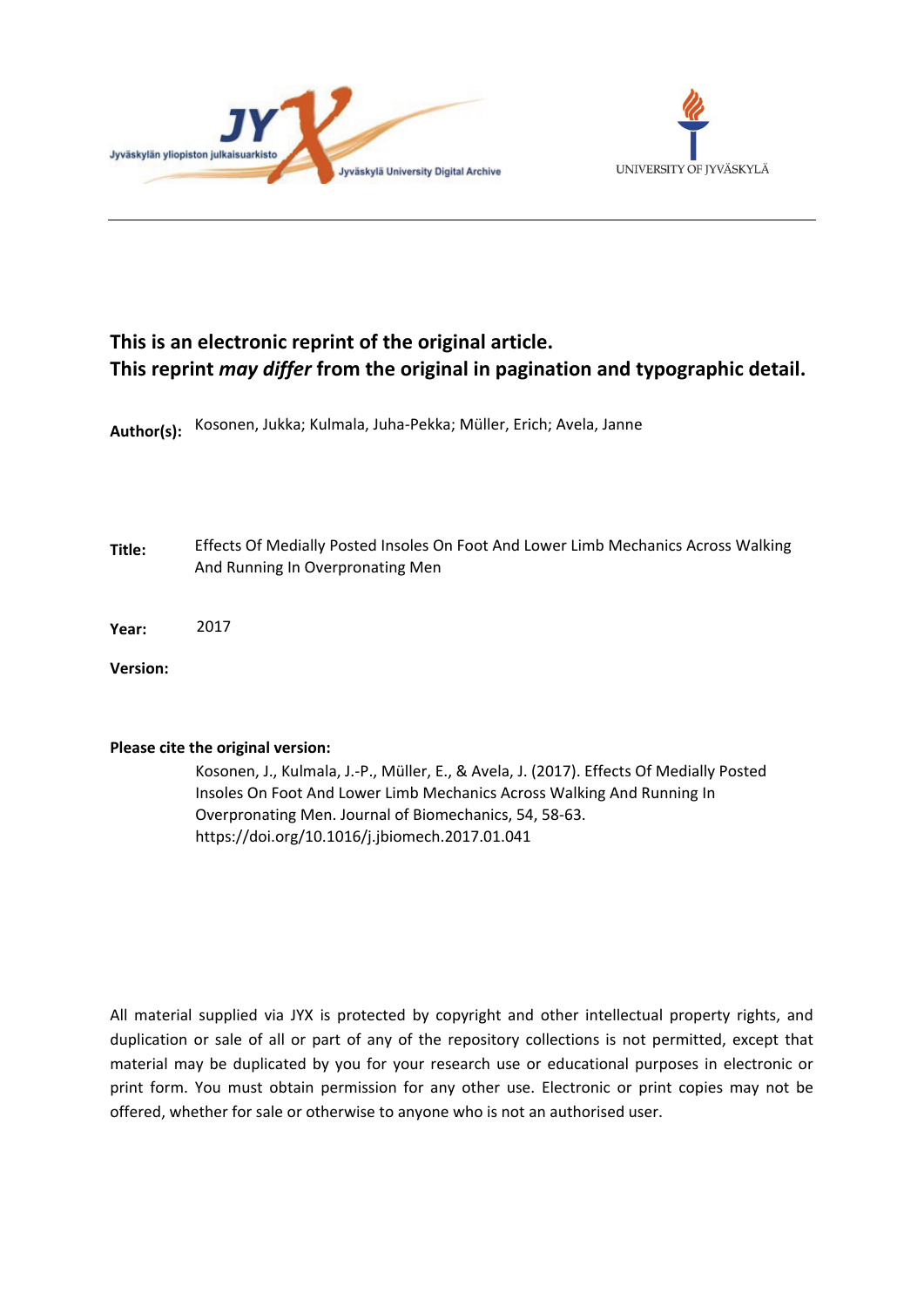### Accepted Manuscript

Effects Of Medially Posted Insoles On Foot And Lower Limb Mechanics Across Walking And Running In Overpronating Men

Jukka Kosonen, Juha-Pekka Kulmala, Erich Müller, Janne Avela

| PII:                  | S0021-9290(17)30070-2                            |
|-----------------------|--------------------------------------------------|
| DOI:                  | http://dx.doi.org/10.1016/j.jbiomech.2017.01.041 |
| Reference:            | <b>BM 8113</b>                                   |
| To appear in:         | Journal of Biomechanics                          |
| <b>Accepted Date:</b> | 24 January 2017                                  |



Please cite this article as: J. Kosonen, J-P. Kulmala, E. Müller, J. Avela, Effects Of Medially Posted Insoles On Foot And Lower Limb Mechanics Across Walking And Running In Overpronating Men, Journal of Biomechanics (2017), doi:<http://dx.doi.org/10.1016/j.jbiomech.2017.01.041>

This is a PDF file of an unedited manuscript that has been accepted for publication. As a service to our customers we are providing this early version of the manuscript. The manuscript will undergo copyediting, typesetting, and review of the resulting proof before it is published in its final form. Please note that during the production process errors may be discovered which could affect the content, and all legal disclaimers that apply to the journal pertain.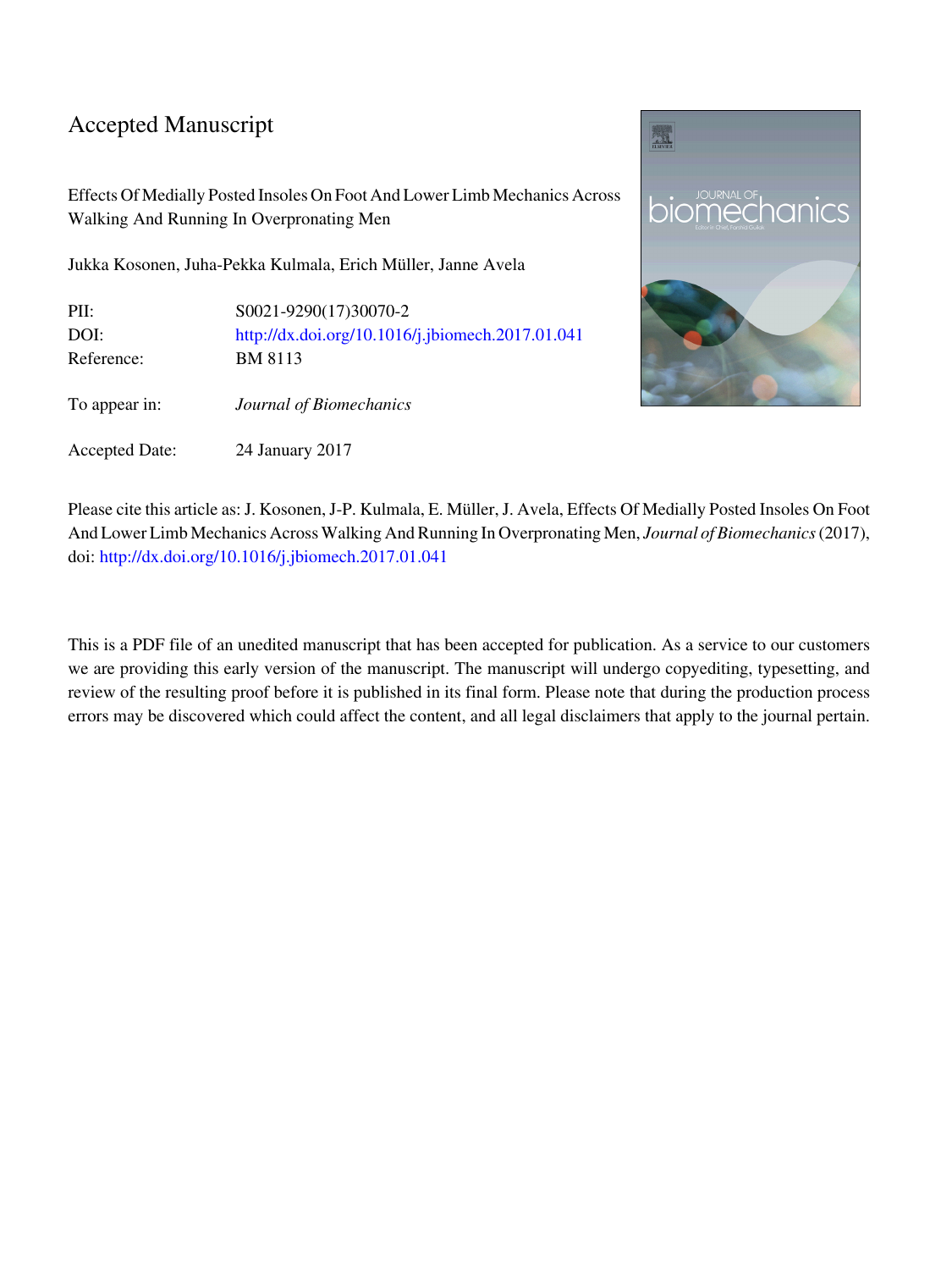Original Article

# **EFFECTS OF MEDIALLY POSTED INSOLES ON FOOT AND LOWER LIMB MECHANICS ACROSS WALKING AND RUNNING IN OVERPRONATING MEN**

Jukka Kosonen<sup>1</sup>, Juha-Pekka Kulmala<sup>1</sup>, Erich Müller<sup>2</sup> & Janne Avela<sup>1</sup>

<sup>1</sup>Neuromuscular Research Center, Department of Biology of Physical activity, University of Jyväskylä,

<sup>2</sup>Department of Sport Science and Kinesiology, Christian Doppler Laboratory, University of Salzburg, Austria

The first two authors have an equal contribution to the manuscript and, thus share the first author status.

*Corresponding author:*  Janne Avela, Prof., PhD Neuromuscular Research Center Department of Biology of Physical Activity, University of Jyväskylä POB 35, 40014 University of Jyväskylä, Finland Phone: +358 50 505 4654, Fax: +358 14 260 2071, Email: [janne.avela@jyu.fi](mailto:janne.avela@jyu.fi)

Abstract: 237 words Main text: 2999 words

*Keywords:* Medially posted insoles, walking, running, kinetics, multi-segment foot kinematics, pronation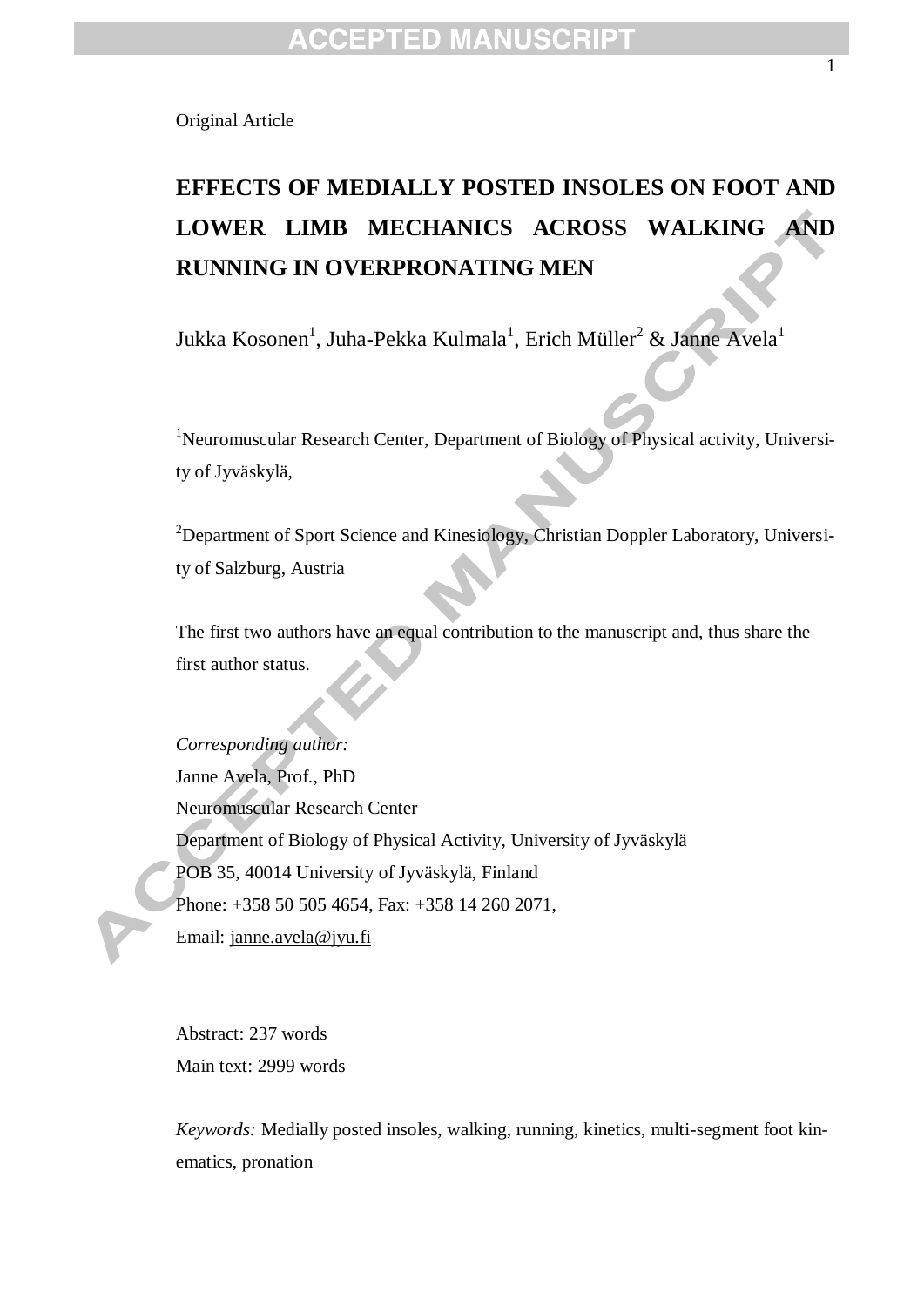#### **ABSTRACT**

PCCE

Anti-pronation orthoses, like medially posted insoles (MPI), have traditionally been used to treat various of lower limb problems. Yet, we know surprisingly little about their effects on overall foot motion and lower limb mechanics across walking and running, which represent highly different loading conditions. To address this issue, multisegment foot and lower limb mechanics was examined among 11 overpronating men with normal (NORM) and MPI insoles during walking (self-selected speed  $1.70 \pm 0.19$ ) m/s vs  $1.72 \pm 0.20$  m/s, respectively) and running  $(4.04 \pm 0.17$  m/s vs  $4.10 \pm 0.13$  m/s, respectively). The kinematic results showed that MPI reduced the peak forefoot eversion movement in respect to both hindfoot and tibia across walking and running when compared to NORM  $(p<0.05-0.01)$ . No differences were found in hindfoot eversion between conditions. The kinetic results showed no insole effects in walking, but during running MPI shifted center of pressure medially under the foot  $(p<0.01)$  leading to an increase in frontal plane moments at the hip  $(p<0.05)$  and knee  $(p<0.05)$  joints and a reduction at the ankle joint  $(p<0.05)$ . These findings indicate that MPI primarily controlled the forefoot motion across walking and running. While kinetic response to MPI was more pronounced in running than walking, kinematic effects were essentially similar across both modes. This suggests that despite higher loads placed upon limp limb during running, there is no need to have a stiffer insoles to achieve similar reduction in the forefoot motion than in walking.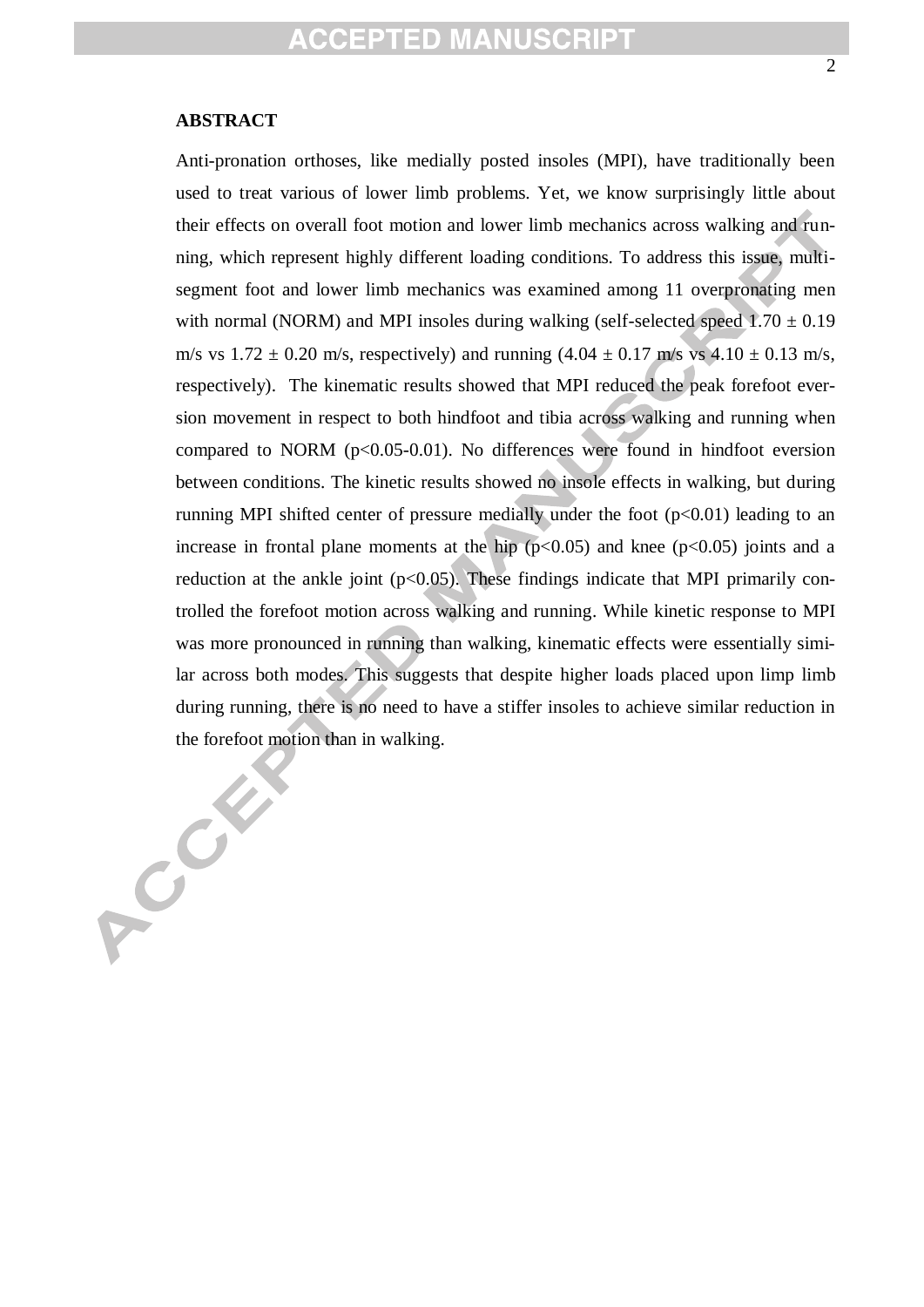#### **1 INTRODUCTION**

Foot orthotics represent one of the most popular techniques to alter lower extremity movement. In particular, many orthotics, like medially posted insoles (MPI), are designed to reduce excessive foot pronation motion and this reduction has been thought to be a central mechanism behind beneficial management of various lower extremity injuries (Donatelli et al. 1988; Collins et al. 2008; Eng & Pierrynowski 1993; Shih et al. 2011).

Previous research examining the effects of medially posted insoles (MPI) on walking and running mechanics has typically demonstrated a small reduction in the peak hindfoot eversion (up to 1-3 degrees) (Liu et al. 2012; Stacoff et al. 2000; Nester et. al.2003; McClean et. al. 2006; Eslami et al. 2009; Nawoczenski et al. 1995). Some studies have also reported alterations in the frontal plane moments, particularly at the ankle and knee joints, when walking or running with MPI (Nester et al. 2003; Telfer et al. 2013; Nigg et al. 2003). These changes are suggested to be resulting from a shift of the center of the pressure (COP) to the direction of insole posting, which thus can affect the lever arm of the ground reaction force to the joint center (Nigg et al. 2003; Kakihana et al. 2005).

While considerable information has accumulated about the effectiveness of insoles on the lower limb mechanics, the majority of the prior studies have been limited in using a single-segment foot model, which primarily reflects the movement of the hindfoot (calcaneus) component (Cheung et al. 2011; Nester 2009). Consequently, relatively little is known for how MPI alters the overall foot motion. Furthermore, many studies have quantified foot motion by using external shoe markers, which do not fully represent the motion of the foot inside the shoe (Sinclair et al. 2014; Cheung et al. 2011).

The present knowledge of the effectiveness of MPI on the overall foot function stems from few studies, which have utilized a multi-segment foot model in quantifying the motion of the forefoot and hindfoot components separately. However, during walking the results have been controversial: while one prior study has found decreased peak forefoot pronation (Hsu et al. 2014), the others have reported alterations primarily at the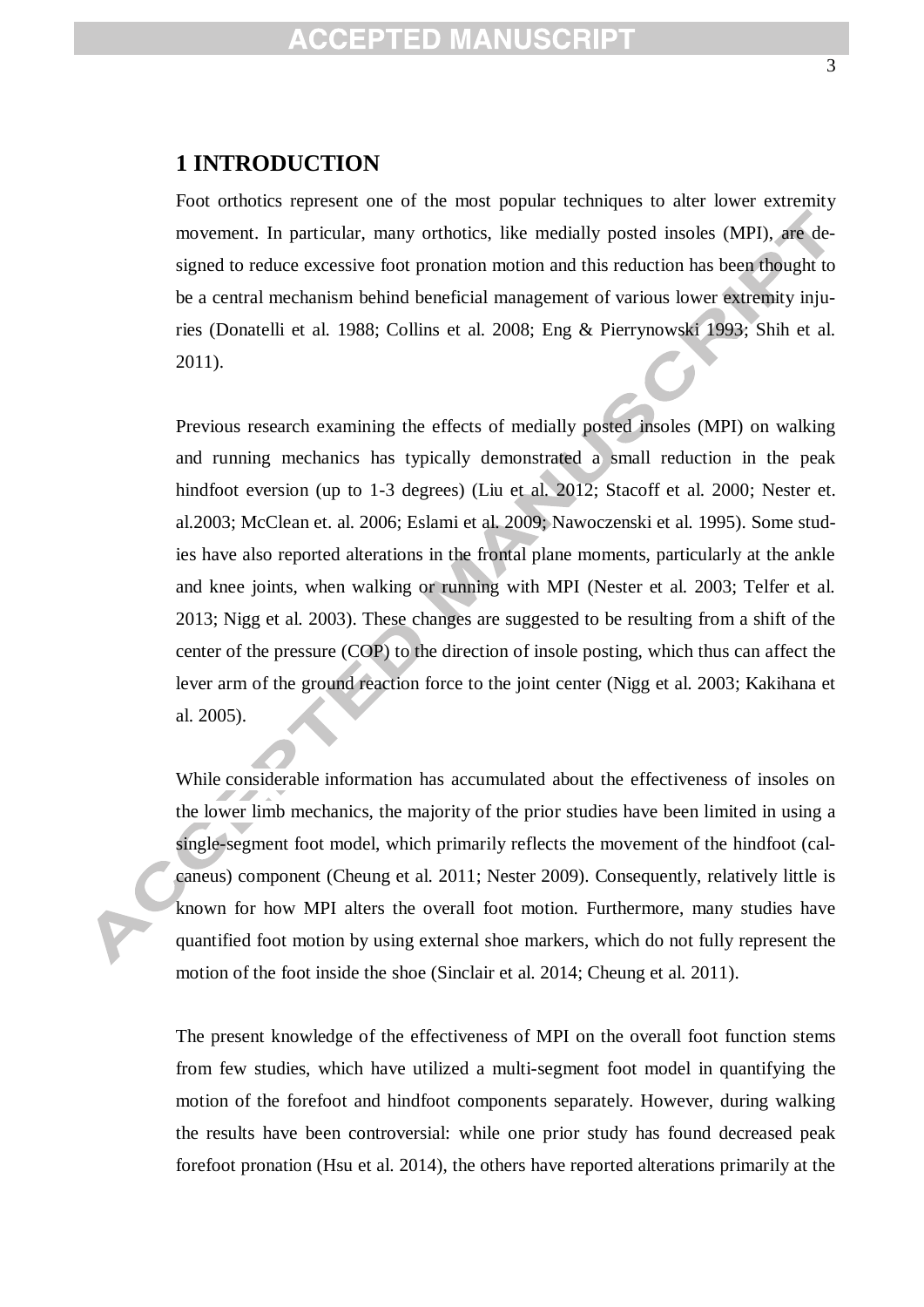hindfoot rather than forefoot motion (Bishop et al. 2015; Ferber & Benson 2011). During running, where much greater loads are placed upon the foot and lower limbs (Farley & Ferris 1998), the insole effects on multi-segment foot biomechanics have been reported by only one prior study (Sinclair et al. 2015). The findings suggested that MPI were more effective in reducing pronation movement at the forefoot than hindfoot component. However, based on the above findings the interpretation of the insole effects on the overall foot motion, particularly across both walking and running, is challenging because of differences in participants, insole characteristics and experimental protocols between studies. Knowing whether and how the effectiveness of MPI to control the overall foot motion depends on the mode of locomotion would be clinically important by providing valuable guidance for selecting an appropriate insole according to a certain need.

Therefore, the purpose of this study was to investigate the effects of MPI on walking and running mechanics in overpronating men, using a multi-segment foot model. Based on the existing knowledge, it was hypothesized that MPI would reduce peak eversion movement of both forefoot and hindfoot across walking and running when compared to normal insole (NORM). It was also expected that MPI would alter frontal plane moments by shifting the path of the COP medially under the foot during both walking and running.

#### **2 METHODS**

*Subjects.* Overpronating male subjects were recruited from a student population of University of Jyväskylä via advertisements placed on notice boards. An a priori sample size calculation was conducted based on data of previous multi-segment foot model studies in walking (Hsu et al. 2014) and running (Sinclair et al. 2015). Using frontal plane forefoot-hindfoot data, it was revealed that a sample size of ten subjects would be needed to detect a difference in the mean change in eversion movement with a power of 80% and at  $\alpha = 0.05$ . After initial telephone screening, 20 injury-free volunteers with selfestimated overpronation were invited to participate in a foot pronation assessment defined by a navicular drop test (Mueller et al. 1993). The eligibility criterion for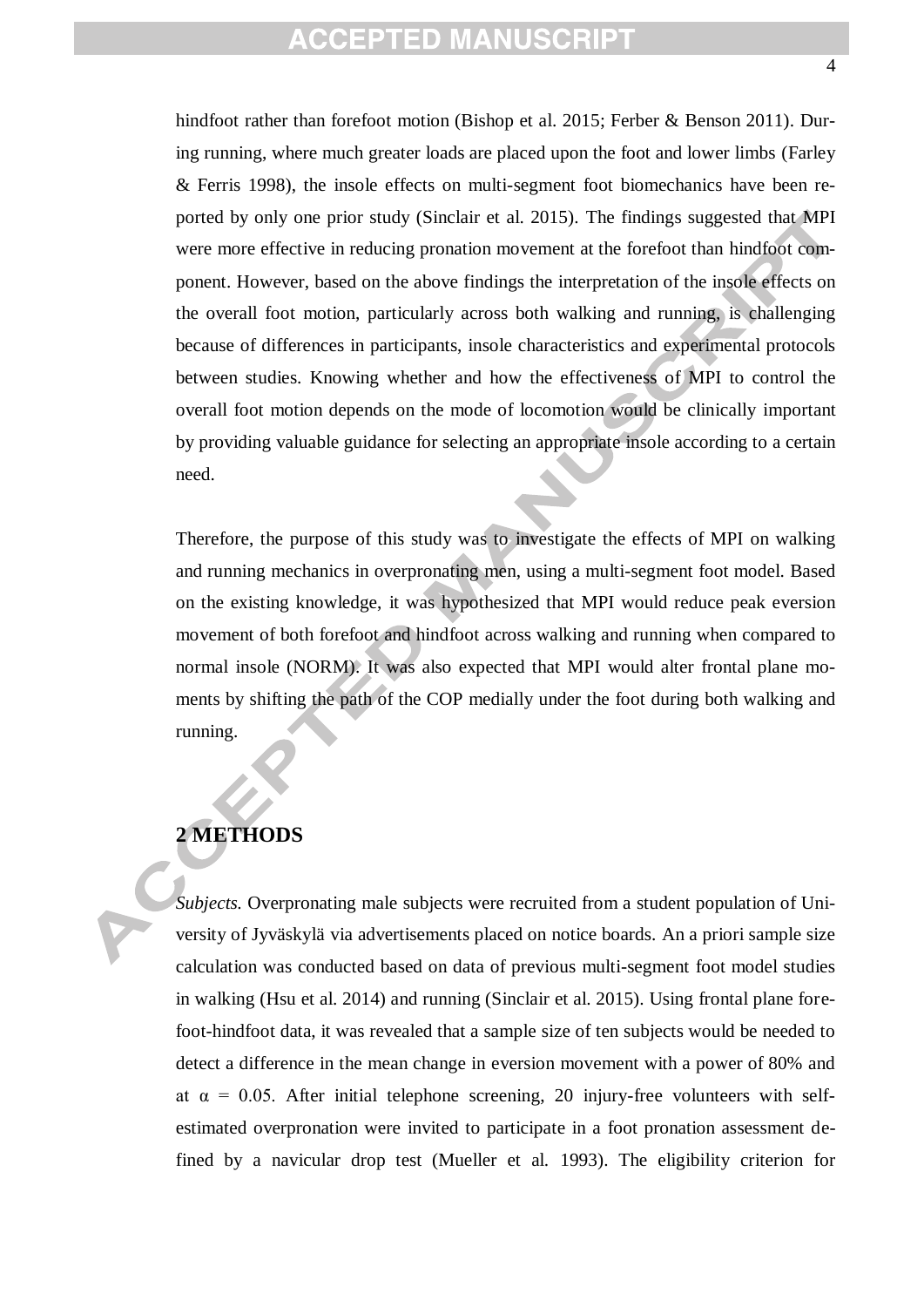overpronation was a navicular drop value over 10 mm. This was measured as the distance (mm) between navicular height in barefoot standing with the subtalar joint in a neutral position and in a relaxed stance. This method has been found to have intratester and intertester reliabilities ranging from 0.73 to 0.96 (Mueller et al. 1993; Sell et al. 1993). Out of 20 volunteers, eleven (height  $1.76 \pm 0.08$  m, body mass  $74 \pm 8$  kg) were identified as overpronators and were qualified to be subjects in this study. The mean navicular drop value of these eleven subjects was  $12.0 \pm 1.1$  mm. Participants read and signed an information form and confirmed that they had no previous history of any musculoskeletal problems, such as a recent injury or surgery, which could affect the gait pattern of the subject. All the methods of the study were approved by the local ethics committee and were performed in accordance with the Declaration of Helsinki.

*Insole preparation.* Preparation of MPI was based on heated orthotic blanks (Footbalance Systems Ltd., Vantaa, Finland). These blanks were set on a molding pillow, after which the subject stepped on it. Molding pillows reacted to the pressure and heat. The physiotherapist guided the foot towards a neutral alignment. The windlass mechanism, with knees slightly flexed (20º) and the first metatarsophalangeal joint dorsiflexed, was used to get a mold of the orthotics. Subjects were instructed to use their MPI every day for approximately two weeks before biomechanical walking and running measurements to familiarize themselves with the insoles.

*Biomechanical data collection.* Biomechanical walking and running measurements were conducted in an indoor sports hall along a 30 m long track. A Ten-camera system (Vicon T40, Oxford Metrics, Oxford, UK) and three force platforms (BP1200600, AMTI, Watertown, MA, USA) recorded marker positions and ground reaction force (GRF) data synchronously at 300 Hz and 1500 Hz, respectively. The subjects first performed walking trials at a self-selected speed and then performed running trials at a target speed of 4.0m/s. Five successful force plate contacts in any of the three force plates were collected in each condition, which typically required three to six walking and running trials. Data were collected using the same new running shoes (Nike Pegasus 30, neutral shoe) with normal insoles of the shoes (NORM) and with MPI in random order. Two photocells positioned at the mid-part (15-20 m) of the track were used to control the speed within and between shoe conditions  $(\pm 10\%)$ . The same part of the track was used as a data capture area.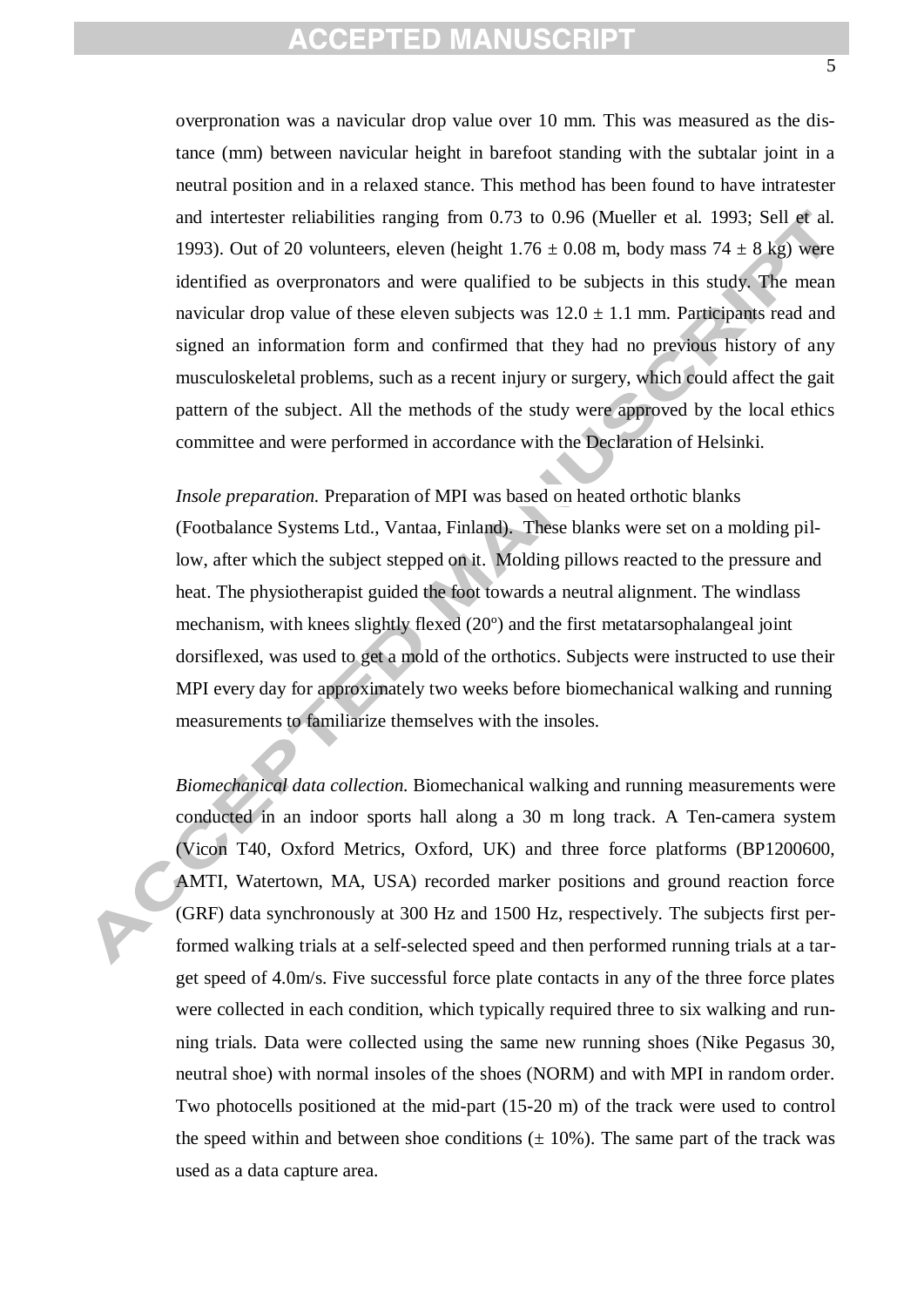Anthropometric measurements (height, weight, leg length, and knee and ankle diameters) and placement of 28 retro-reflective markers (14 mm in diameter) were performed according to Plug-in gait and Oxford foot models (OFM) (Vicon, Oxford Metrics, Oxford, UK) (figure 1). Holes in the shoe outsole allowed placement of the markers directly on the foot according to OFM. The size of the holes was kept under 1.7cm x 2.5cm so that the integrity of the shoe would not be severely altered (Schultz & Jenkyn, 2012). To eliminate errors associated with marker replacement, the bases of markers were not removed and reattached between NORM and MPI test conditions. To enable this, the markers were taped from the base on the foot and when changing the insole conditions, the marker balls were unscrewed from the base as the shoe was taken off (figure 1). The base of the marker stayed in place while the insole was changed, and when the shoe was put back on, the markers were screwed back on the bases.

*Data analysis.* Vicon Plug-in gait model with OFM was used to analyze kinematic and kinetic data. Marker trajectories and GRF data were low-pass filtered using a fourthorder Butterworth filter with cutoff frequencies of 12 and 50 Hz, respectively. Five successful force plate contacts of the right leg within each test condition were selected for the analysis. Although we analyzed right side orthotic devices were placed inside both shoes. Period of ground contact was determined based on 20 N vertical force thresholds at the time of the heel contact and toe-off. Data over the stance phase were time normalized (0-100%) and averaged across five accepted walking and running trials to get individual mean curves for the analysis. Lower limb joint moments in the sagittal and frontal planes were calculated via inverse dynamics about an orthogonal axis system located in the distal segment of a joint by taking into account the magnitude of the segmental masses, and location of the mass centres, which were determined based on relative segmental masses reported by Dempster (1955) and the participant's anthropometric data. Joint moments were expressed as external moments and normalized to the body mass (Nm/kg). The path of the center of pressure (COP, derived from the force plate data) under the footwear was analyzed during the stance phase in running based on the COP position in the anterior–posterior and medial–lateral directions of the global system with respect to locations of the heel and  $2<sup>nd</sup>$  toe markers (Forghany et al. 2014).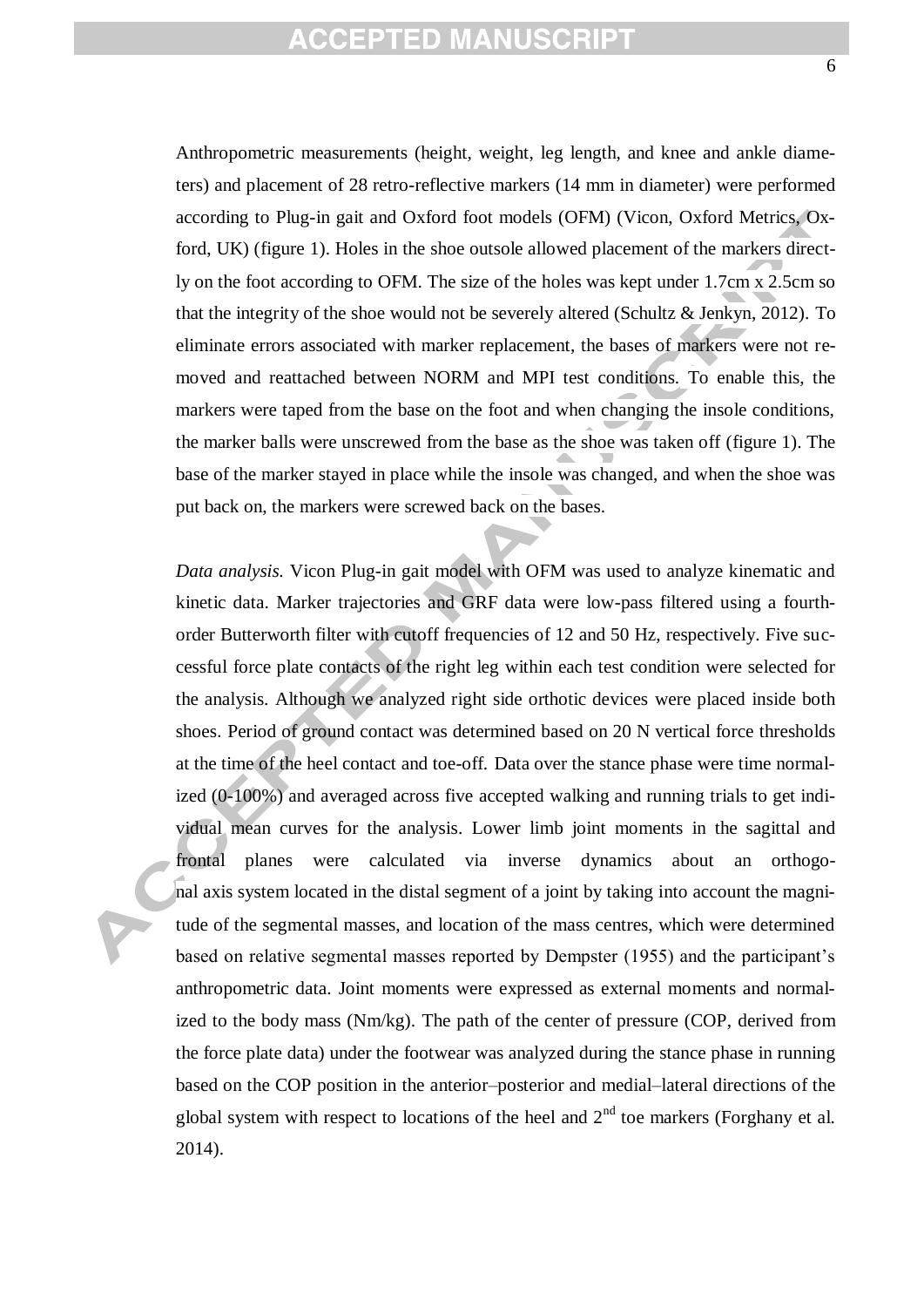*Statistical analysis.* Kinematic parameters of interest were forefoot angles in respect to hindfoot and tibia and hindfoot angles in respect to tibia in all three planes (sagittal, frontal and transversal). In addition, sagittal and frontal plane moments across ankle, knee and hip joints and COP path in the medio-lateral direction during the stance phase were selected for the comparison. Two-way repeated measures ANOVA were used to test main and interaction effects of locomotion modes (walking, running) and insole conditions (MPI, NORM). For significant events, a Student's paired t-tests were performed to determine the effect of type of insole for walking and running separately. Statistical tests were performed with IBM SPSS software (Version 22.0, Chicago, IL, USA). *P* values less than 0.05 were considered significant. Symbols are used to describe statistically significant differences as follows:  $* = P < 0.05$ ;  $** = P < 0.01$ .

 $\blacktriangleright$ 

#### **3 RESULTS**

Walking and running speeds did not differ between normal insole and MPI ( $1.70 \pm 0.19$ ) m/s vs  $1.72 \pm 0.20$  m/s and  $4.04 \pm 0.17$  m/s vs  $4.09 \pm 0.13$  m/s, respectively). For any of the kinematic parameters, there was no significant interaction between the insole type and locomotion mode, indicating that the responses to MPI were virtually similar during both walking and running. There were significant main effects for forefoot dorsiflexion in respect to hindfoot and tibia. Univariate analysis indicated that walking with MPI increased forefoot-hindfoot dorsiflexion angle, where both greater heel contact (-0.2  $\pm$ 3.7 vs  $3.0 \pm 4.8$ , p<0.01) and peak (6.2  $\pm$  3.4 vs  $8.8 \pm 4.1$ , p<0.05) values were present, when compared to NORM. A trend towards increased forefoot-hindfoot dorsiflexion was also observed at heel contact during running  $(2.8 \pm 4.7 \text{ vs } 5.1 \pm 5.9, \text{ p=0.073})$  with MPI.

In the frontal plane, there were significant main effects for the forefoot pronation in respect to hindfoot and tibia. A significant reduction in the peak forefoot pronation angle in respect to hindfoot was present with MPI during both walking  $(-0.6 \pm 4.0 \text{ vs } -4.0 \text{ s})$  $\pm$  3.1 deg., p<0.05) and running (-1.8  $\pm$  4.4 vs -4.7  $\pm$  4.1 deg., p<0.01) when compared to NORM (figure 2A). In addition, reduced forefoot pronation in respect to tibia was also observed with MPI during walking  $(-5.5 \pm 3.1 \text{ vs } -7.3 \pm 4.3 \text{ deg.}, \text{ p} < 0.05)$  and running (-19.1  $\pm$  8.3 vs -20.7  $\pm$  8.9 deg., p<0.05) compared to NORM (figure 2B). There

7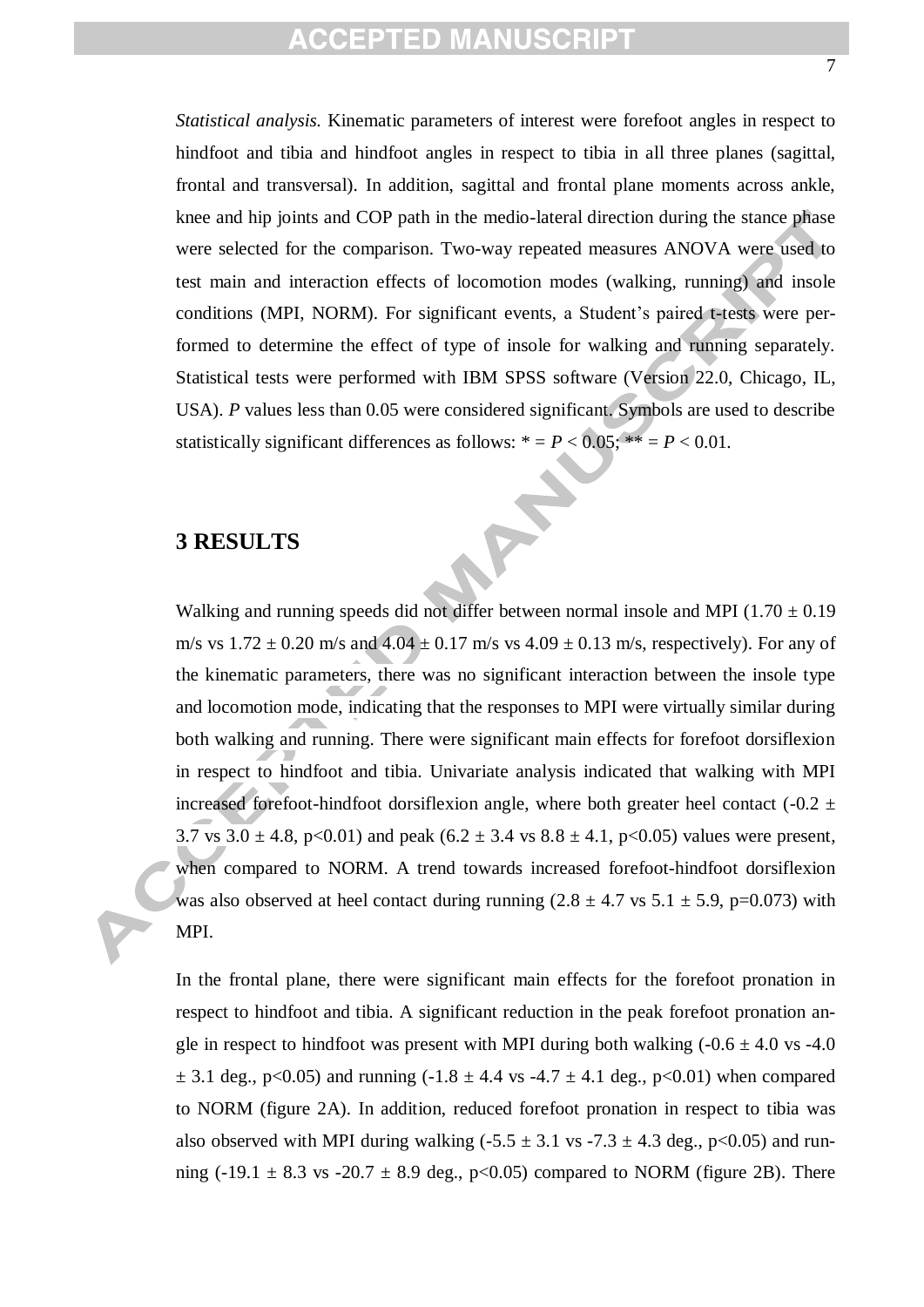were no other significant differences in the ankle and foot kinematics during walking or running (supplementary table 1).

In the kinetic parameters, there was a significant main effect for insole for all frontal plane joint moments and a significant interaction effect for the ankle joint moment. Univariate analysis indicated that the peak frontal plane moments were significantly different during running, where 28 % lower ankle  $(-0.18 \pm 0.11 \text{ vs } -0.25 \pm 0.11 \text{ Nm/kg})$ , p<0.05), but 7 % higher knee  $(2.14 \pm 0.69 \text{ vs } 1.99 \pm 0.64 \text{ Nm/kg}, \text{p} < 0.05)$  and 6% higher hip  $(2.00 \pm 0.40 \text{ vs } 2.13 \pm 0.45 \text{ Nm/kg}, \text{p} < 0.05)$  moments were noted with MPI compared to NORM (figure 3). Frontal plane moments in walking as well as sagittal plane moments across walking and running showed no significant differences (Supplementary table 2). In the COP movement there was a significant interaction for insole type. It was noted that during running MPI shifted the path of the COP medially under the foot on average 5.5 mm ( $p<0.05$ ) compared to NORM, while no such changes were present during walking (figure 4).

### **4 DISCUSSION**

The aim of this study was to examine the effects of medially posted insoles (MPI) on walking and running kinematics and kinetics in overpronating men. It was hypothesized that MPI would reduce peak eversion of the hindfoot and forefoot during both walking and running when compared to NORM. This hypothesis was partially supported since peak forefoot eversion was reduced with MPI. However, no differences were found in the peak hindfoot eversion. For the second hypothesis, it was suggested that MPI would alter frontal plane moments by shifting the path of COP medially under the foot across walking and running. This prediction was supported in running, but not in walking.

As far as we are aware the present study was the first one to determine the effects of MPI on the multi-segment foot biomechanics across walking and running. The results showed that regardless of substantial biomechanical differences between walking and running gaits (Farley & Ferris 1998), the kinematic response to insoles was essentially similar across the modes. This knowledge may be important from a clinical point of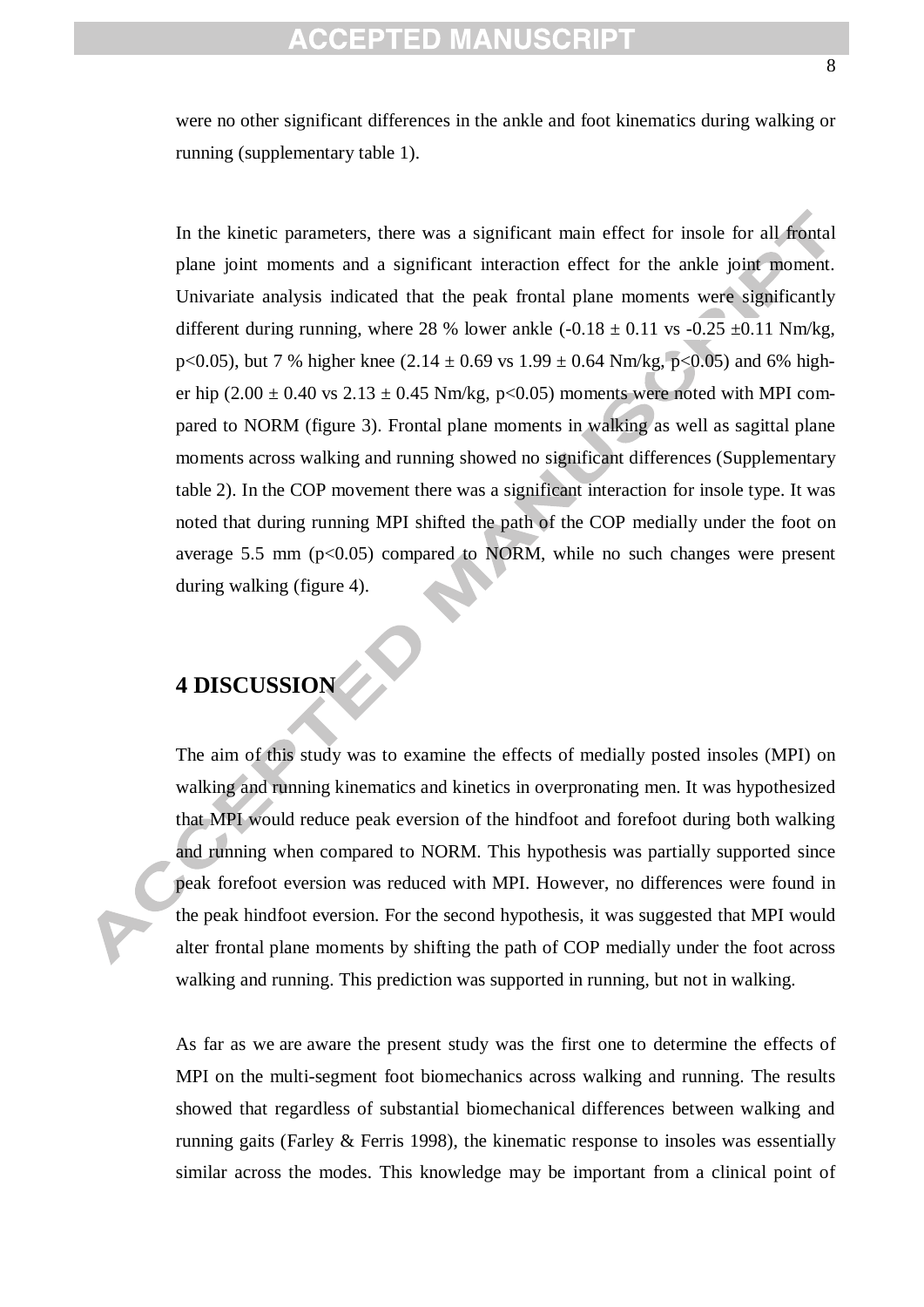view because it has been previously unclear whether greater external loads during running than walking affect the effectiveness of anti-pronation insoles to control the foot motion. Thus, the present findings imply that there is no need to have stiffer insoles for running to achieve similar reduction for the foot motion than in walking, at least not with the insoles that were used in this experiment.

The greatest insole effects were present in the forefoot motion, where MPI consistently reduced the peak pronation angle in respect to hindfoot  $(\sim 3^{\circ})$  and tibia  $(\sim 1.5^{\circ})$  during both walking and running when compared to NORM. In addition, the forefoot segment in respect to hindfoot and tibia showed a consistent tendency towards greater dorsiflexion with MPI, suggesting increased height of the foot arch compared to NORM, although the difference in running did not reach statistical significance. While these results agree well with some previous findings in walking (Hsu et al. 2014) and running (Sinclair et al. 2015), not all studies (Bishop et al. 2015; Ferber & Benson 2011) have found alterations in the forefoot motion when wearing medially posted insoles. It is possible that differences in the participants or insoles used explain these different effects.

Contrary to our expectations, there were no differences in the peak hindfoot eversion during walking or running between insole conditions. This finding may be explained by the fact that there were no controlling features like medial wedging under the heel of the MPI. It is possible that such a design is necessary for achieving a reduction in the hindfoot eversion movement as has been previously shown in several studies across walking (Nester et al.2003; Telfer 2013) and running (Stacoff et al. 2000; Eslami et al. 2009; McClean et al. 2006).

Because all the subjects participating in this study had excessive pronation, the kinematic changes with MPI in the forefoot component most likely resulted from the mechanical support of the medial longitudinal arch, which also led to alterations in the frontal plane kinetics. It was interesting, however, that although the kinematic response to MPI was virtually similar across walking and running, alterations in the kinetic parameters were gait-specific. While no differences were observed in walking, running with MPI increased the hip and knee adduction moments but decreased the ankle inversion moment and changed the path of the COP medially under the foot. Although not all studies (Bishop et al. 2015) have associated the usage of insoles to kinetic changes, there is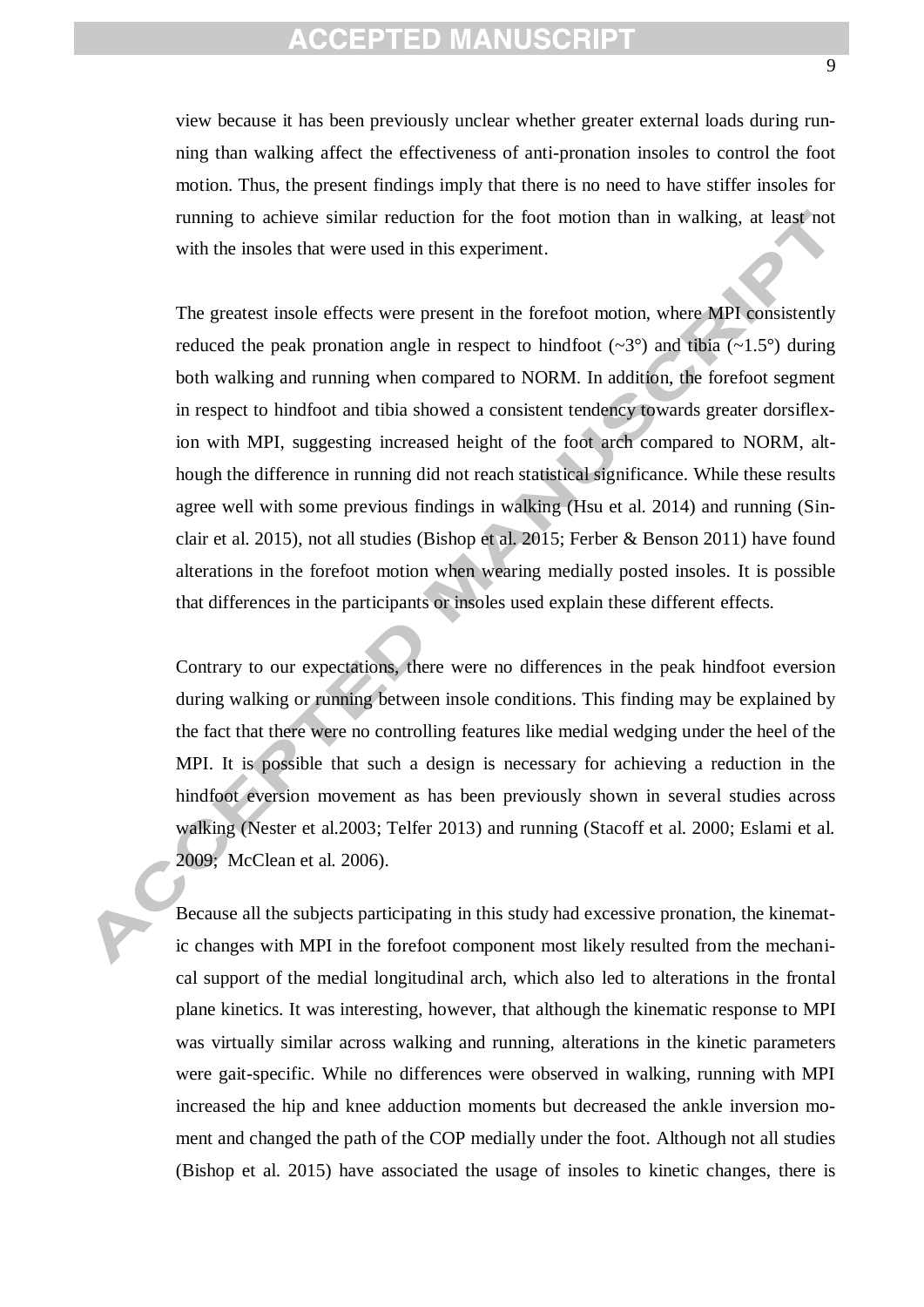evidence to suggest that the insole posting often causes a shift in the COP path towards the posting side (Nigg et al. 2003; Kakihana et al. 2005), thus altering the frontal plane joint moments (Nester et al. 2003; Telfer et al. 2013). Possibly the mechanical support effect and thus the extent to which insoles alter COP and frontal plane moments, depends at least partly on the amount of midsole compression (and foot depression into midsole), which becomes greater with increased external loads (Verdejo & Mills 2004). This could explain the different kinetic response to MPI between walking and running in the present study. Another possible explanation for greater kinetic response to MPI during running may be greater ankle eversion movement in running compared to walking, which may accentuate insole supporting effect on the medial longitudinal arch. It is, however, unclear what effects this medial shift of the COP and slightly increased frontal plane moments in the hip and knee joints seen in the current experiment could have in long-term on the corresponding joints.

Certain limitations of the current study should be considered when interpreting its findings. All participants were males with overpronation, and therefore, caution must be made in generalizing these results to females or people with different foot structure. In addition, it should be noted that walking and running speeds in the present study were greater  $(-1.7 \text{ and } -4.0 \text{ m/s},$  respectively) than those used in many previous investigations (Cheung et al. 2011) ( $\sim$ 1.3 and  $\sim$ 3 m/s, respectively), so it may be that our results cannot be generalized to lower walking and running speeds. Finally, skin marker based approach has its limitations. Especially, the kinematic calculations are highly dependent upon marker placement and may also be influenced by soft-tissue movement artifact (Westbland et al. 2002). However, to eliminate errors associated with marker replacement, the bases of markers were not removed and reattached between test conditions. We therefore believe that our overall conclusions drawn from the data are not significantly influenced by measurement errors.

In conclusion, the present study showed that MPI primarily affected the forefoot motion by reducing the peak pronation movement across walking and running when compared to NORM. While kinetic responses (alterations in COP path and frontal plane moments) to MPI were more pronounced in running than walking, kinematic changes were essentially similar across both modes, suggesting that there is no need to have stiffer insoles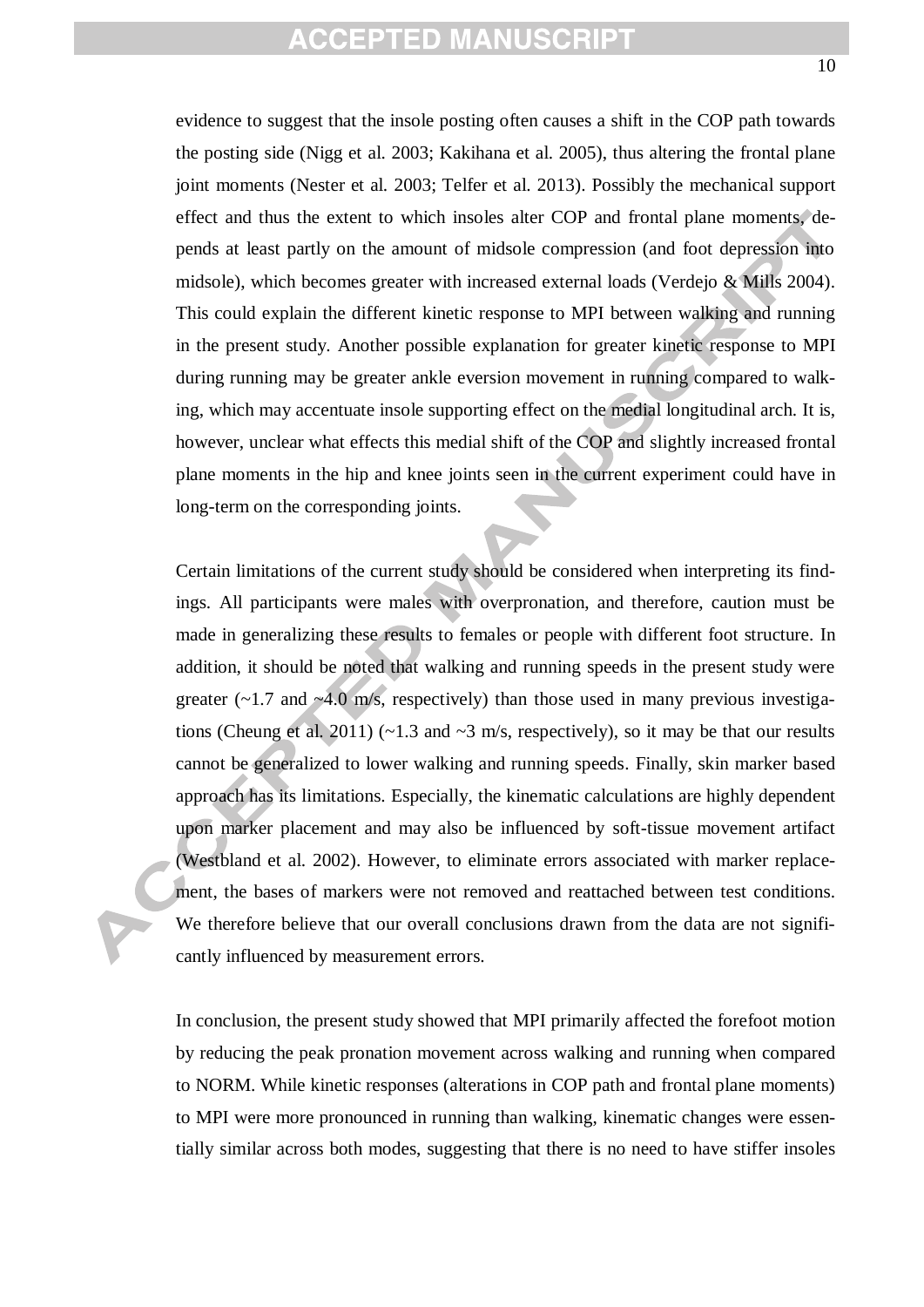for running to achieve similar reduction for the foot pronation than in walking. This may, however, depend on the insole type used.

#### Conflict of interest statement

The authors declare that they have no conflict of interest relating to the material presented in this article.

 $\mathcal{L}^k$ 

#### **REFERENCES**

- Bishop C , Arnold JB & May T 2015. Effects of Taping and Orthoses on Foot Biomechanics in Adults with Flat Arched Feet, Medicine and Science in Sport and Exersice, In press.
- Cheung, R.C., Chung T.T. & Ng G.Y. 2011, Efficacies of different external controls for excessive foot pronation: a meta-analysis. British Journal of Sports Medicine, 45, 743-751.
- Collins N, Crossley K, Beller E, Darnell R, McPoil T, Vicenzino B. 2008. Foot orthoses and physiotherapy in the treatment of patellofemoral pain syndrome: randomised clinical trial. British Medical Journal. 337, 1-8.
- Donatelli, R., Hurlbert, C., Conaway, D. & St.Pierre R. 1988. Biomechanical foot orthotics: A retrospective study. The Journal of Orthopaedic and Sports Physical Therapy 6, 615 - 624.
- Eng JJ & Pierrynowski MR. 1993. Evaluation of soft foot orthotics in the treatment of patellofemoral pain syndrome. Physical Therapy 73: 62-68.
- Eslami, M., Begon, M., Hinse, S., Sadeghi, H., Popov, P. & Allard, P. 2009. Effect of foot orthoses on magnitude and timing of rearfoot and tibial motions, ground reaction force and knee moment during running. Journal of Science and Medicine in Sport 12, 679 - 684.
- Farley, C. T. & Ferris, D. P. 1998. Biomechanics of walking and running: center of mass movements to muscle action. Exercise and Sport Sciences Reviews 26, 253- 285.
- Ferber, R. & Benson, B., 2011. Changes in multi-segment foot biomechanics with a heat-mouldable semi-custom foot orthotic device. J Foot Ankle Res, 4, 1-8.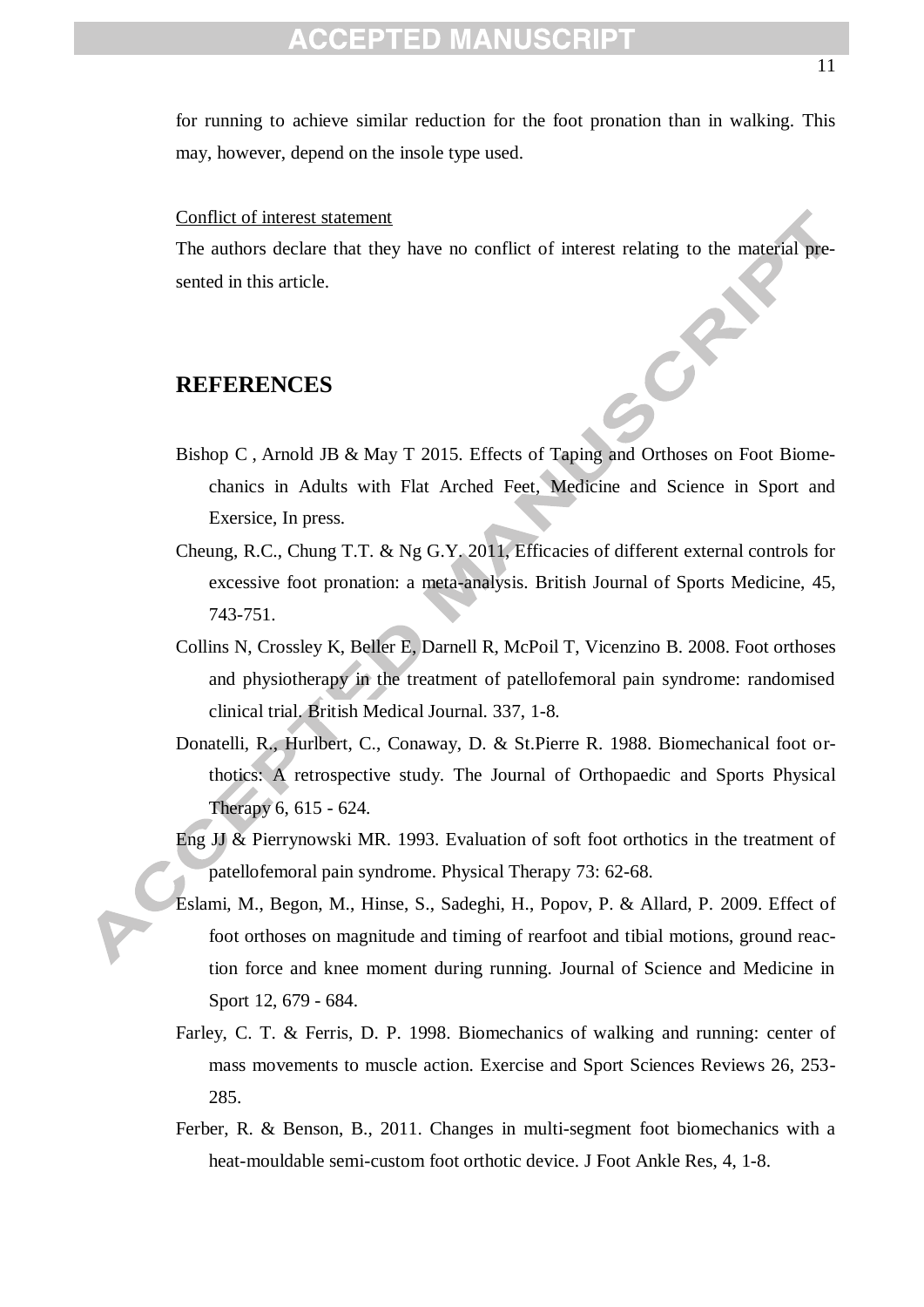- Forghany S., Nester C.J., Richards B, Hatton A.L., Liu A. 2014. Rollover footwear affects lower limb biomechanics during walking. Gait & Posture. 39, 205-12
- Hsu, W-H., Lewis, C.L., Monaghan, G.M., Saltzman, E., Hamill, J. & Holt, K.G. 2014. Orthoses posted in both the forefoot and rearfoot reduce moments and angular impulses on lower extremity joints during walking. Journal of Biomechanics 47, 2618 - 2625.
- Kakihana, W., Akai, M., Nakazawa, K., Takashima, T., Naito, K & Torii, S., 2005. Effects of laterally wedged insoles on knee and subtalar joint moments. Archives of physical medicine and rehabilitation, 86, 1465-1471
- Leardini, A., Chiari L., Della Croce U. & Cappozzo A. 2005. Human movement analysis using stereophotogrammetry: Part 3. Soft tissue artifact assessment and compensation. Gait & posture 21, 212-225.
- Liu, A., Nester, C.J., Jones, R.K., Lundgren, P., Lundberg, A., Arndt, A, & Wolf, P., 2012. Effect of an antipronation foot orthosis on ankle and subtalar kinematics. Medicine and science in sports and exercise, 44, 2384-2391.
- MacLean, C., McClay Davis, I. & Hamill, C.L. 2006. Influence of a custom foot orthotic intervention on lower extremity dynamics in healthy runners. Clinical Biomechanics 21, 623 - 630.
- McClay, I. & Manal, K. 1997. Coupling parameters in runners with normal and excessive pronation. Journal of Applied Biomechanics 13, 109 - 124.
- McClay, I. & Manal, K. 1998. A comparison of three-dimensional lower extremity kinematics during running between excessive pronators and normals. Clinical Biomechanics 3, 195 - 203.
- Mueller M.J., Host J.V., & Norton B.J. 1993. Navicular drop as a composite measure of excessive pronation. Journal of the American Podiatric Medical Association 83: 198– 202.
- Nawoczenski, D.A., Cook, T.M. & Saltzman C.L. 1995. The effect of foot orthotics on three-dimensional kinematics of the leg and rearfoot during running. Journal of Orthopaedic and Sports Physical Therapy 21, 317 - 327.
- Neil, B.S., Griffiths, I.B., Dowling, G.J., Murley, G.S., Munteanu, S.E., Frattenovich Smith, M.M., Collins, N.J. & Barton, C.J. 2014. Foot posture as a risk factor for lower limb overuse injury: a systematic review and meta-analysis. Journal of Foot and Ankle Research 7, 55.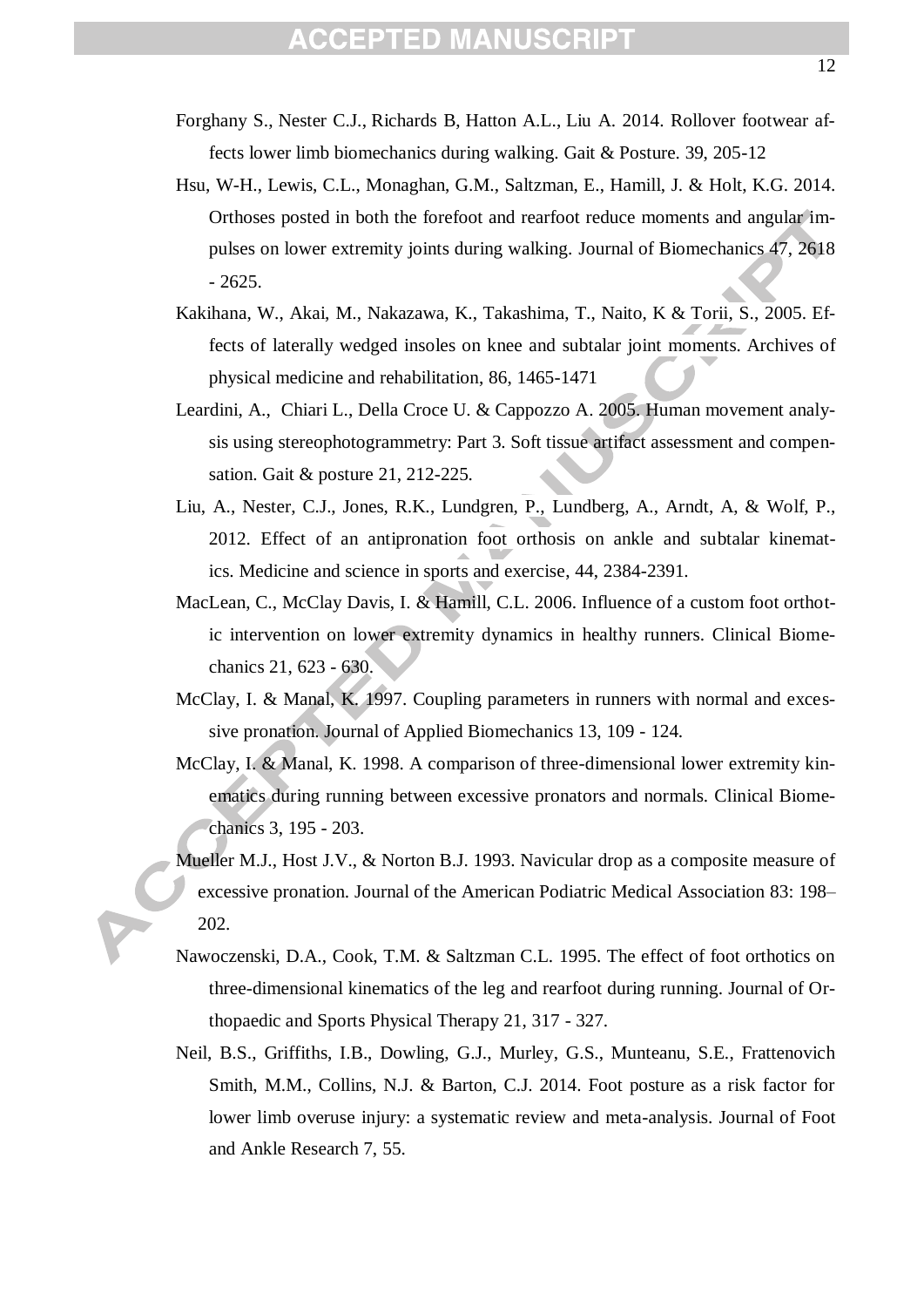- Nester, C.J., 2009. Lessons from dynamic cadaver and invasive bone pin studies: do we know how the foot really moves during gait? Journal of Foot and Ankle Research 2. 1-7.
- Nester, C.J., van der Linden M.L. & Bowker, P. 2003. Effect of foot orthoses on the kinematics and kinetics of normal walking gait. Gait and Posture 17, 180 - 187.
- Nigg, B.M., Stergiou, P., Cole, G., Stefanyshyn, D., Mündermann, A. & Humble, N. 2003. Effect of shoe inserts on kinematics, center of pressure, and leg joint moments during running. Medicine and Science in Sports and Exercise 2, 314 - 319.
- Rubin, R. & Menz, H.B. 2005. Use of laterally wedged custom foot orthoses to reduce pain associated with medial knee osteoarthritis. Journal of the American Podiatric Medical Association 4, 347 - 352.
- Schultz, R., & Jenkyn, T. 2012. Determining the maximum diameter for holes in the shoe without compromising shoe integrity when using a multi-segment foot model. Medical Engineering and Physics 34, 118 - 22.
- Sell KE, Verity TM, Worrell TW, Pease BJ, Wigglesworth J. 1994. Two measurement techniques for assessing subtalar joint position: a reliability study. Journal of Orthopaedic Sports Physical Therapy. 19:162–7.
- Shih, Y-F., Wen, Y-K. & Chen, W-Y. 2011. Application of wedged foot orthosis effectively reduces pain in runners with pronated foot: a randomized clinical study. Clinical Rehabilitation 10, 913 – 923.
- Sinclair, J., Isherwood, J. & Taylor, P.J. 2015. The effects of orthotic intervention on multi-segment foot kinematics and plantar fascia strain in recreational runners. Journal of Applied Biomechanics, 1, 28-34.
- Sinclair, J., Taylor, P. J., Hebron, J., & Chockalingam, N. 2014. Differences in multisegment foot kinematics measured using skin and shoe mounted markers. The Foot and Ankle Online Journal. 7, 7.
- Stacoff, A., Reinschmidt, C., Nigg, B.M., van den Bogert, A.J., Lundberg, A., Denoth, J. & Stussi E. 2000. Effects of foot orthoses on skeletal motion during running. Clinical Biomechanics 15, 54 - 64.
- Telfer, S, Abbott, M, Steultjens, MP & Woodburn, J. 2013. Dose–response effects of customised foot orthoses on lower limb kinematics and kinetics in pronated foot type. Journal of Biomechanics 46, 1489-1495.
- Verdejo, R. & Mills, N.J., 2004. Heel–shoe interactions and the durability of EVA foam running-shoe midsoles. Journal of biomechanics 37, 1379-1386.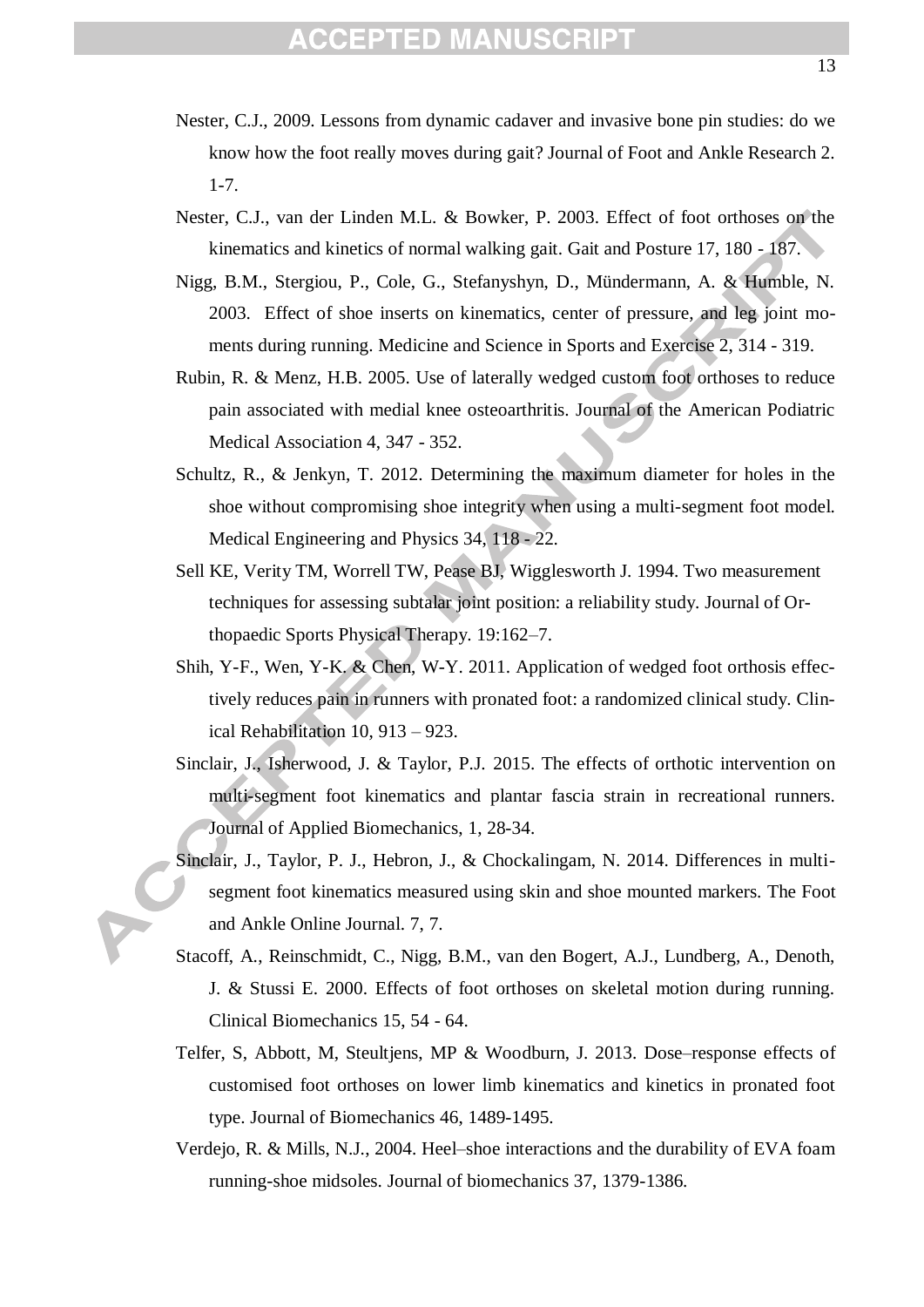Westblad, P, Hashimoto, T, Winson, I, Lundberg, A & Arndt, A. 2002. Differences in ankle-joint complex motion during the stance phase of walking as measured by superficial and bone-anchored markers. Foot & ankle international 23, 856-63.<br>
CONTRACTOR